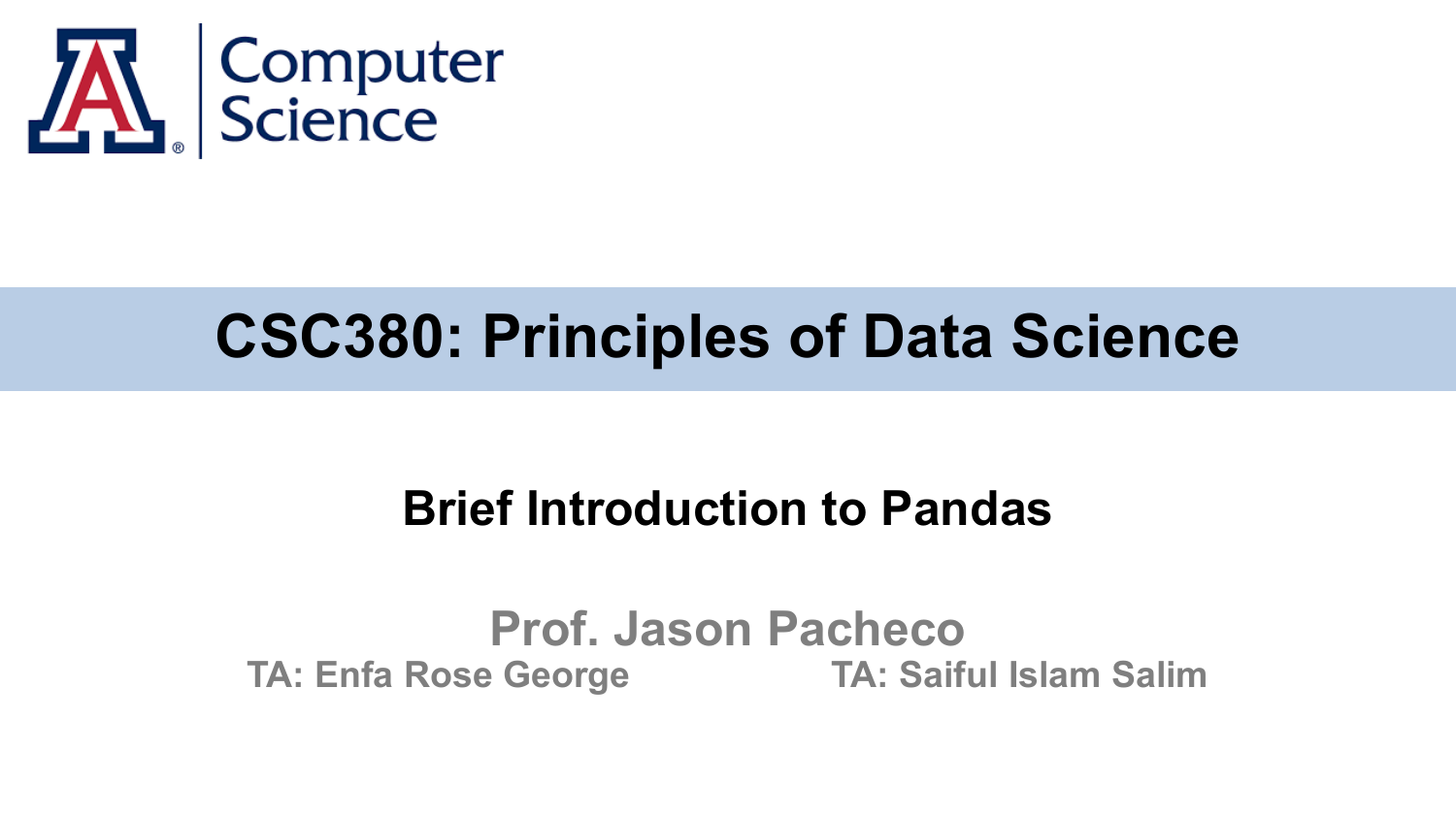## Administrative Items

- Homework 4 : Due this **Sunday** (10/3) @ 11:59pm
	- If you can get it in earlier plead do so TAs can start grading
	- Small amount of extra credit to HWs submitted tonight
- Homework 5 : Out tomorrow ( Due: **Tuesday** 10/12 )
- Midterm : Out **Thursday** 10/14, Due **Tuesday** 10/19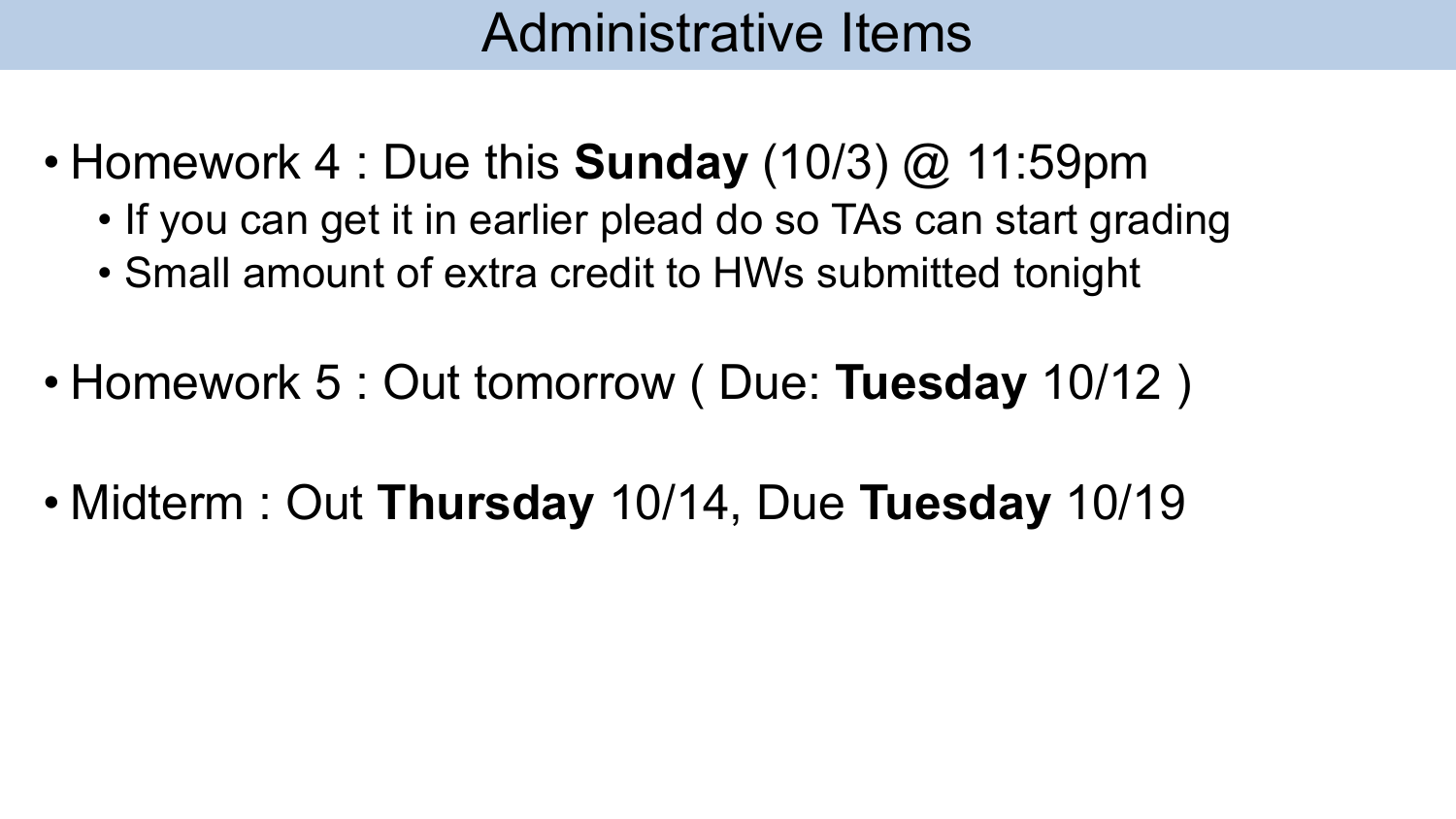## Pandas



Open source library for data handling and manipulation in high-performance environments.

**Installation** If you are using Anaconda package manager,

conda install pandas

Or if you are using PyPi (pip) package manager,

pip install pandas

See Pandas documentation for more detailed instructions [https://pandas.pydata.org/docs/getting\\_started/install.html](https://pandas.pydata.org/docs/getting_started/install.html)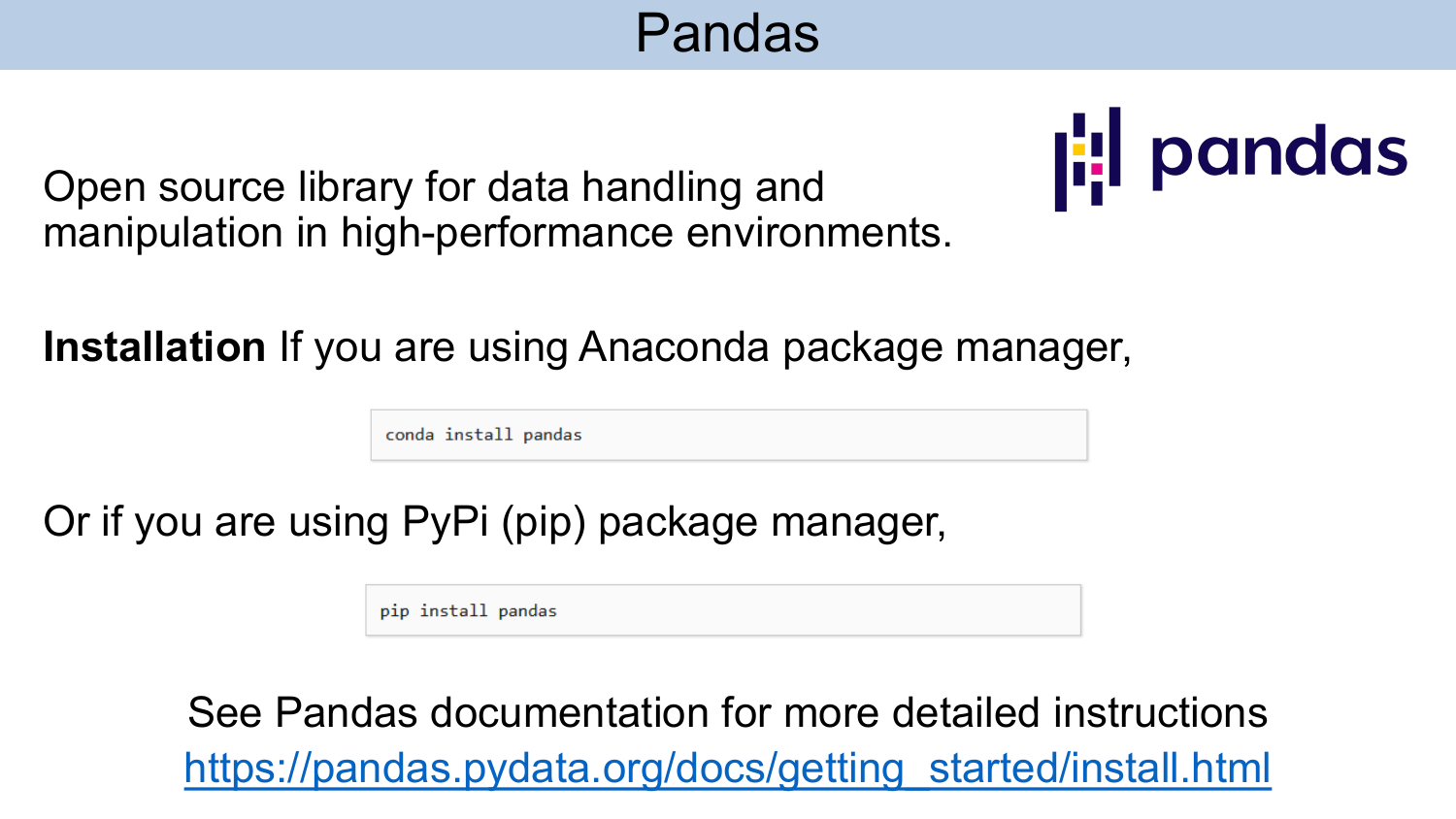### **DataFrame**

### Primary data structure : Essentially a table



[ Source:<https://www.geeksforgeeks.org/python-pandas-dataframe/> ]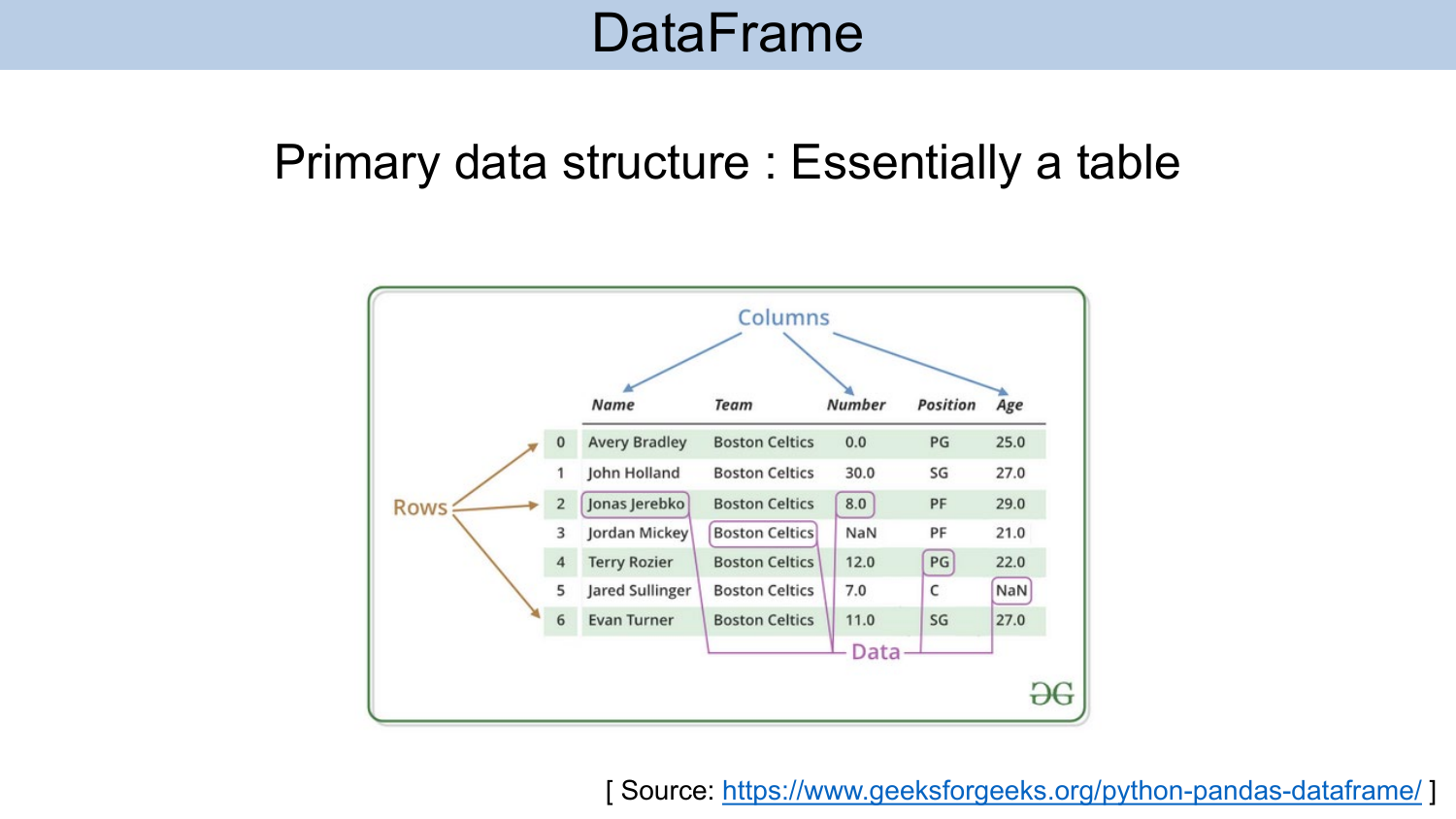### DataFrame Example

#### Create and print an entire DataFrame

```
0
                                              0 Geeks
# import pandas as pd
import pandas as pd
                                                   For
                                              1
# list of strings
                                                 Geeks
lst = ['Geeks', 'For', 'Geeks', 'is','portal', 'for', 'Geeks']
                                              3
                                                     is
# Calling DataFrame constructor on list
                                              4
                                                 portal
df = pd.DataFrame(1st)print(df)5
                                                    for
                                              6 Geeks
```
[ Source:<https://www.geeksforgeeks.org/python-pandas-dataframe/> ]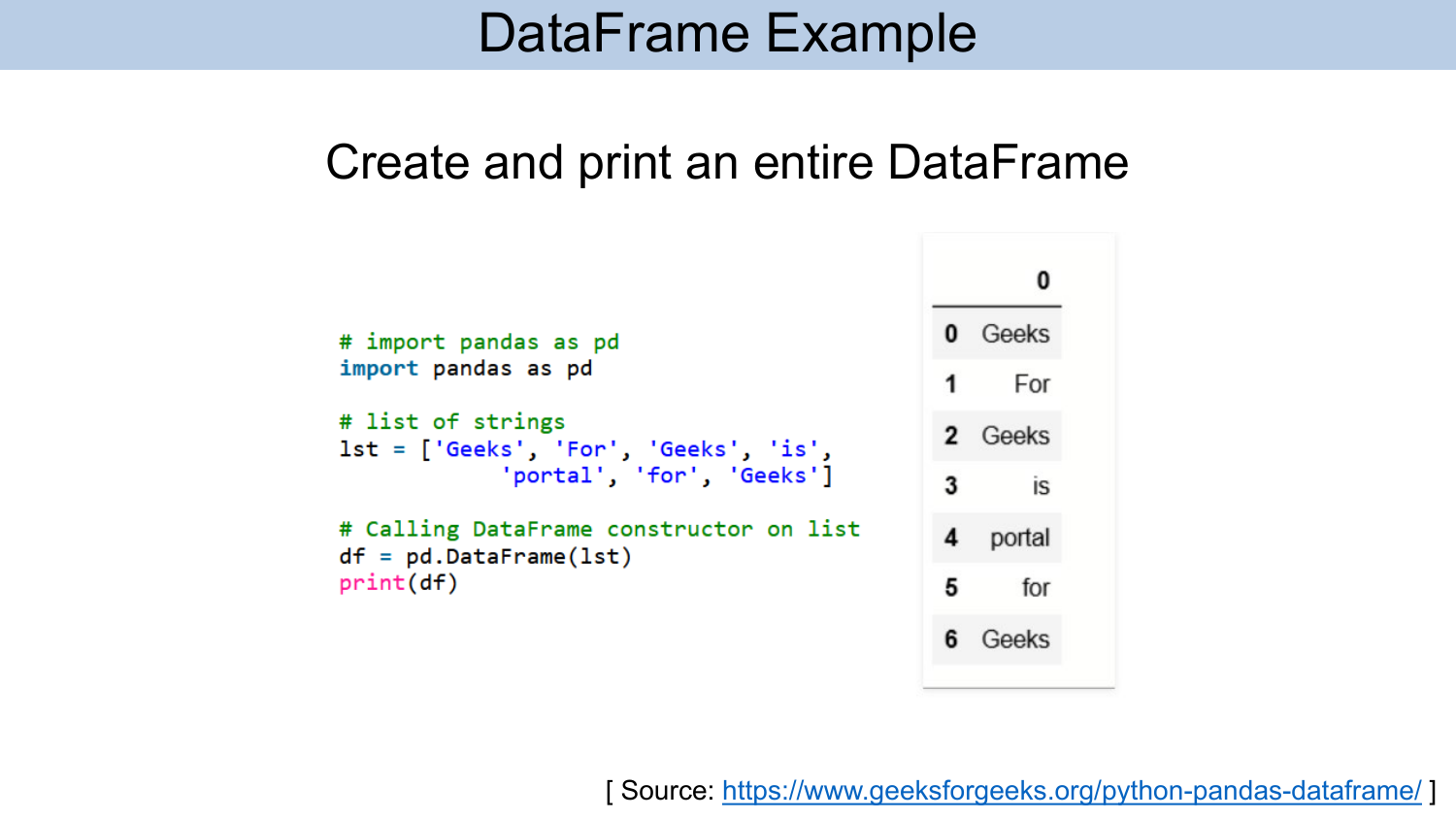### DataFrame Example

#### Can create named columns using dictionary

| import pandas as pd                                                                                          |                | Name Age |    |
|--------------------------------------------------------------------------------------------------------------|----------------|----------|----|
| # intialise data of lists.<br>$data = {'Name':['Tom', 'nick', 'krish', 'jack']},$<br>'Age': [20, 21, 19, 18] | 0              | Tom 20   |    |
| # Create DataFrame<br>$df = pd.DataFrame(data)$                                                              |                | nick 21  |    |
|                                                                                                              | $\overline{2}$ | krish    | 19 |
| # Print the output.<br>print(df)                                                                             |                | jack     | 18 |

[ Source:<https://www.geeksforgeeks.org/python-pandas-dataframe/> ]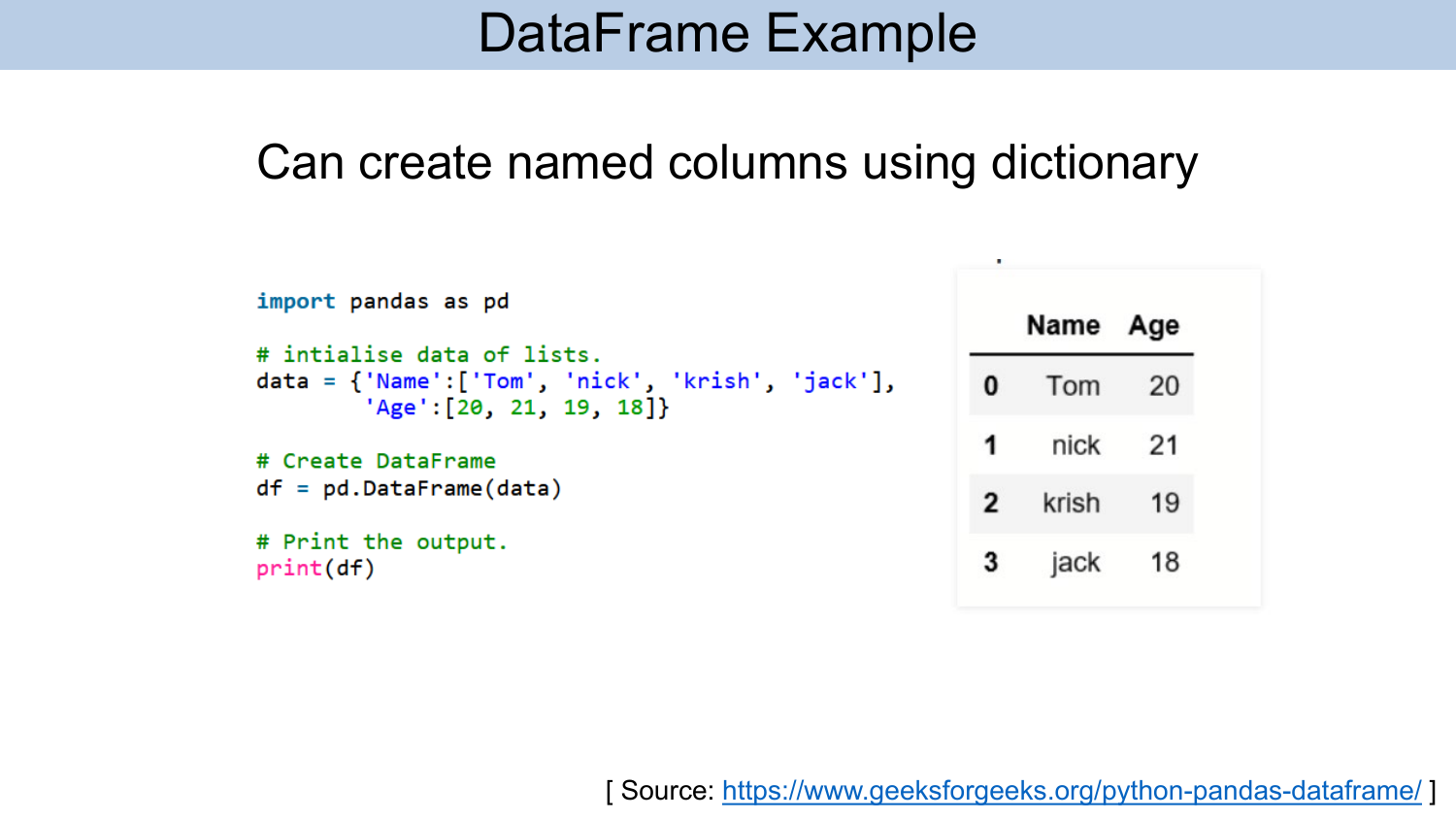### DataFrame : Selecting Columns

### Select columns to print by name,

```
# Import pandas package
import pandas as pd
                                                                           Name Qualification
# Define a dictionary containing employee data
data = \{ 'Name': | 'Jai', 'Princi', 'Gaurav', 'Anuj' \},\bf{0}Jai
                                                                                           Msc
        'Age': [27, 24, 22, 32],'Address':['Delhi', 'Kanpur', 'Allahabad', 'Kannauj'],
                                                                      1
                                                                           Princi
                                                                                            МA
        'Oualification': | 'Msc', 'MA', 'MCA', 'Phd']}
                                                                      2 Gaurav
                                                                                           MCA
# Convert the dictionary into DataFrame
df = pd.DataFrame(data)3
                                                                                            Phd
                                                                            Anuj
# select two columns
print(df[['Name', 'Qualification']])
```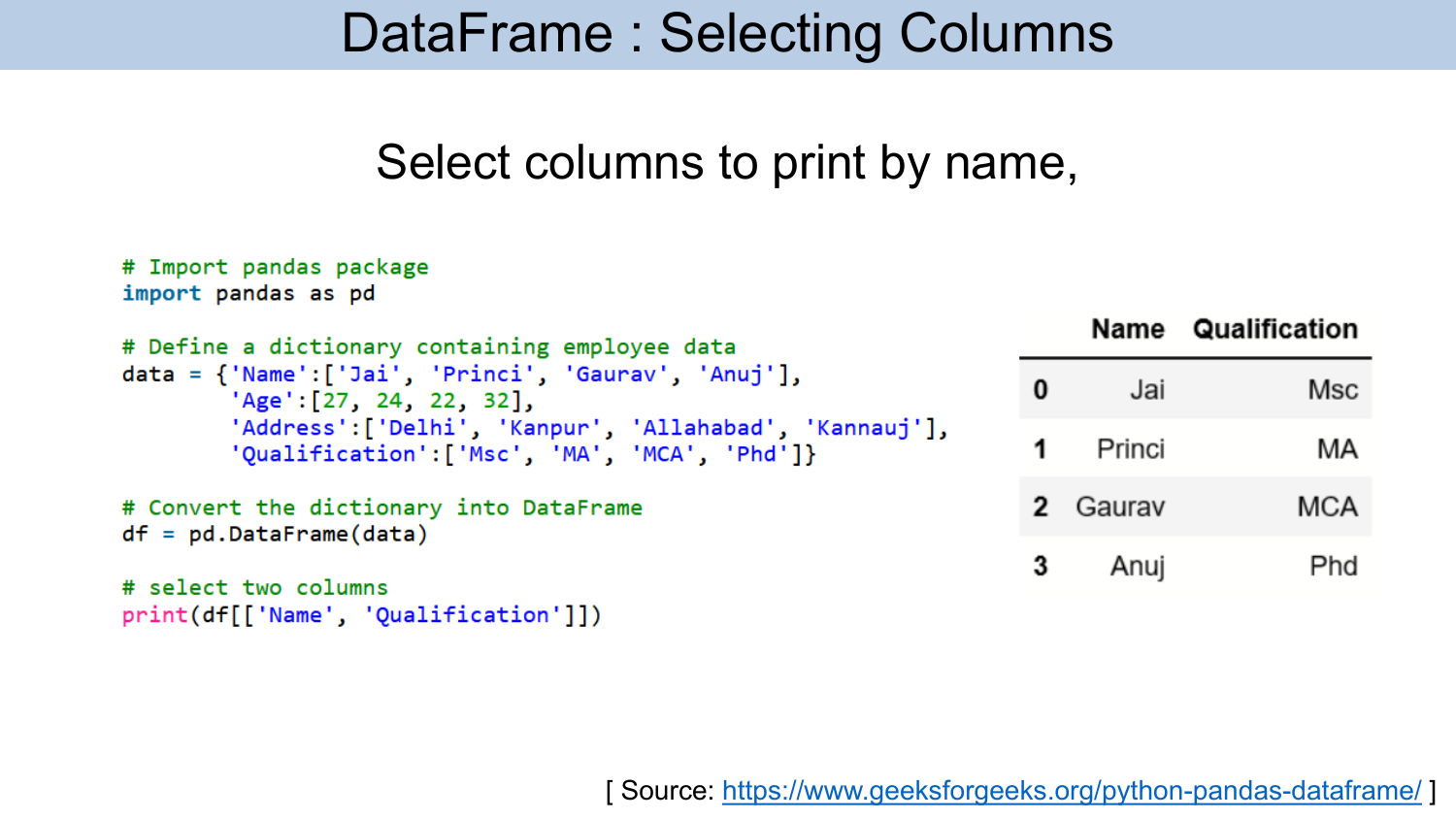### DataFrame : Selecting Rows

#### Select columns to print by name,

```
import pandas as pd
import numpy as np
# Define a dictionary containing employee data
data = {'Name': ['Jai', 'Princi', 'Gaurav', 'Anuj'],
        'Age': [27, 24, 22, 32],'Address':['Delhi', 'Kanpur', 'Allahabad', 'Kannauj'],
        'Qualification':['Msc', 'MA', 'MCA', 'Phd']}
                                                                       Output# Convert the dictionary into DataFrame
df = pd.DataFrameAddress Qualification
                                                             Name
                                                                  Aqe
                                                        1 Princi
                                                                   24
                                                                          Kanpur
                                                                                            MA
# Print rows 1 & 2
                                                                   22 Allahabad
                                                          Gaurav
                                                                                           MCA
row = df.loc[1:2]print (row)
```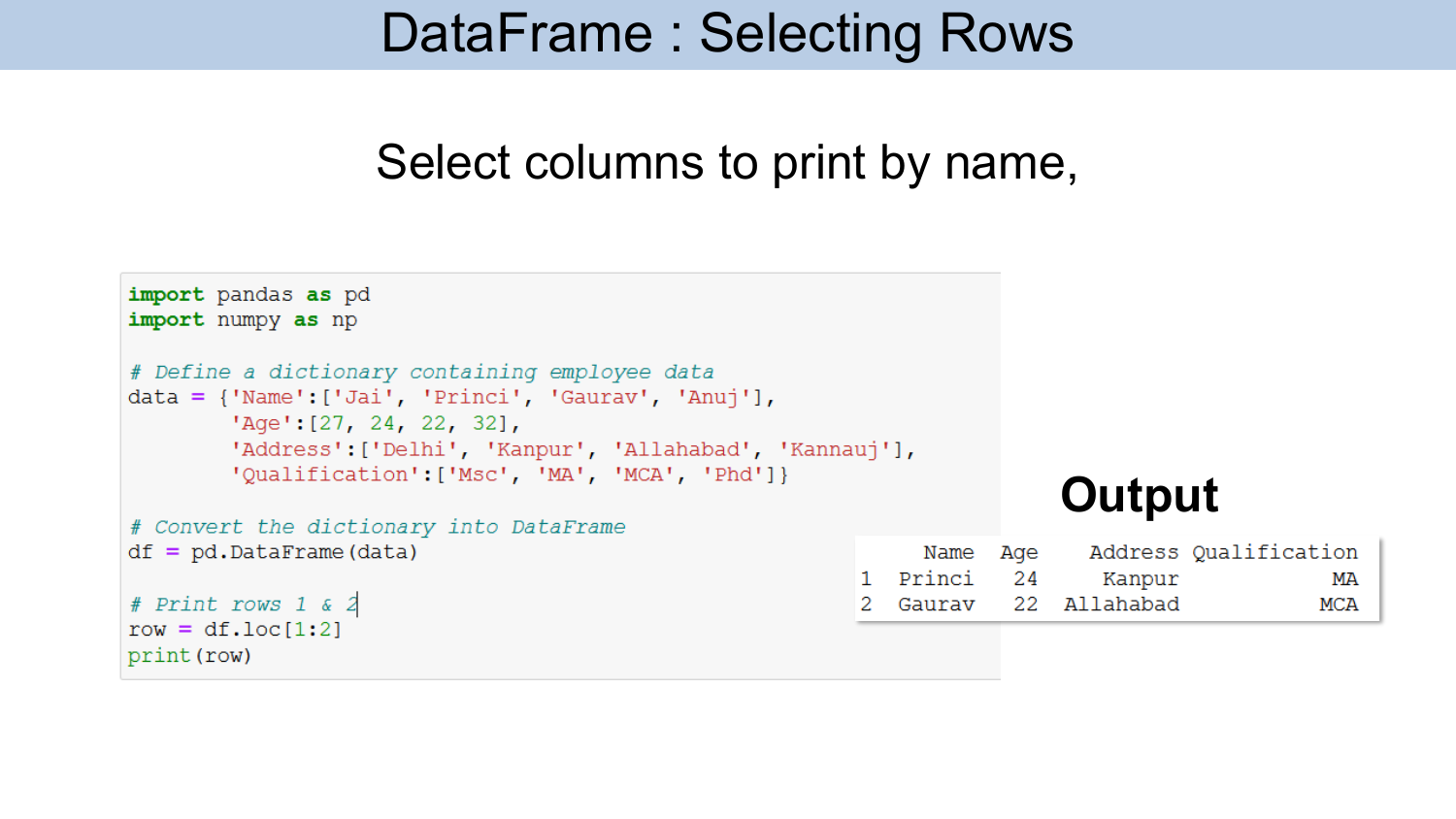### DataFrame : Selecting Rows

#### $head()$  and  $tail()$  select rows from beginning / end

Delhi

Kannauj

Msc

МA

**MCA** 

Phd

```
import pandas as pd
import numpy as np
# Define a dictionary containing employee data
data = {'Name': ['Jai', 'Princi', 'Gaurav', 'Anuj']},'Age': [27, 24, 22, 32],'Address':['Delhi', 'Kanpur', 'Allahabad', 'Kannauj'],
                                                                        Output'Qualification':['Msc', 'MA', 'MCA', 'Phd']}
                                                                     Age Address Qualification
                                                                Name
# Convert the dictionary into DataFrame
                                                                Jai 27
                                                           \Omegadf = pd.DataFrame(data)1 Princi
                                                                      24 Kanpur
# Print first / last rows
                                                                Name Age Address Qualification
first2 = df.read(2)2
                                                             Gaurav
                                                                      22 Allahabad
last2 = df.tail(2)32
                                                           3
                                                                Anuj
print (first2)
print('\\n', last2)
```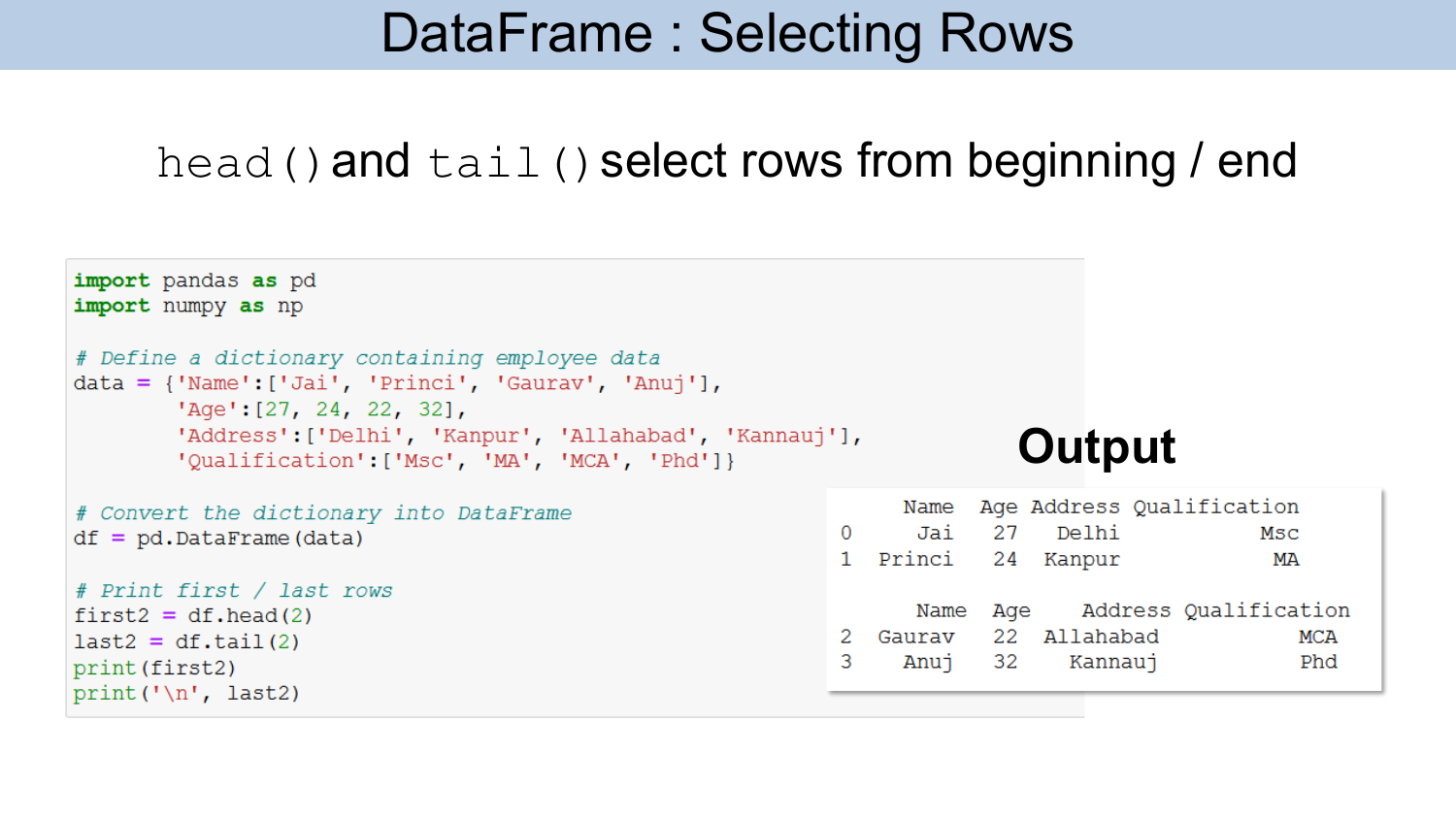### Reading Data from Files

### Easy reading / writing of standard formats,



|                                                    |                        | Duration             | Pulse                | Maxpulse       | Calories |  |
|----------------------------------------------------|------------------------|----------------------|----------------------|----------------|----------|--|
|                                                    | 0                      |                      | 60<br>110            | 130            | 409.1    |  |
|                                                    |                        |                      | 60<br>117            | 145            | 479.0    |  |
| $df = pd.read json("data.json")$                   | 2                      |                      | 60<br>103            | 135            | 340.0    |  |
| print (df)                                         | 3                      |                      | 45<br>109            | 175            | 282.4    |  |
| df.to csv("data.csv", index=False)                 | 4                      |                      | 45<br>117            | 148            | 406.0    |  |
| $df \text{ csv} = pd.read \text{ csv}("data.csv")$ | $\bullet$ . $\bullet$  | $\sim$ $\sim$ $\sim$ | $\sim$ $\sim$ $\sim$ | $\cdots$       | $\cdots$ |  |
| print (df csv.head(2))                             | 164                    |                      | 105<br>60            | 140            | 290.8    |  |
|                                                    | 165                    |                      | 110<br>60            | 145            | 300.4    |  |
|                                                    | 166                    |                      | 115<br>60            | 145            | 310.2    |  |
|                                                    | 167                    |                      | 75<br>120            | 150            | 320.4    |  |
|                                                    | 168                    |                      | 75<br>125            | 150            | 330.4    |  |
|                                                    |                        |                      |                      |                |          |  |
|                                                    | [169 rows x 4 columns] |                      |                      |                |          |  |
|                                                    |                        | Duration             |                      | Pulse Maxpulse | Calories |  |
|                                                    | 0                      | 60                   | 110                  | 130            | 409.1    |  |
|                                                    |                        | 60                   | 117                  | 145            | 479.0    |  |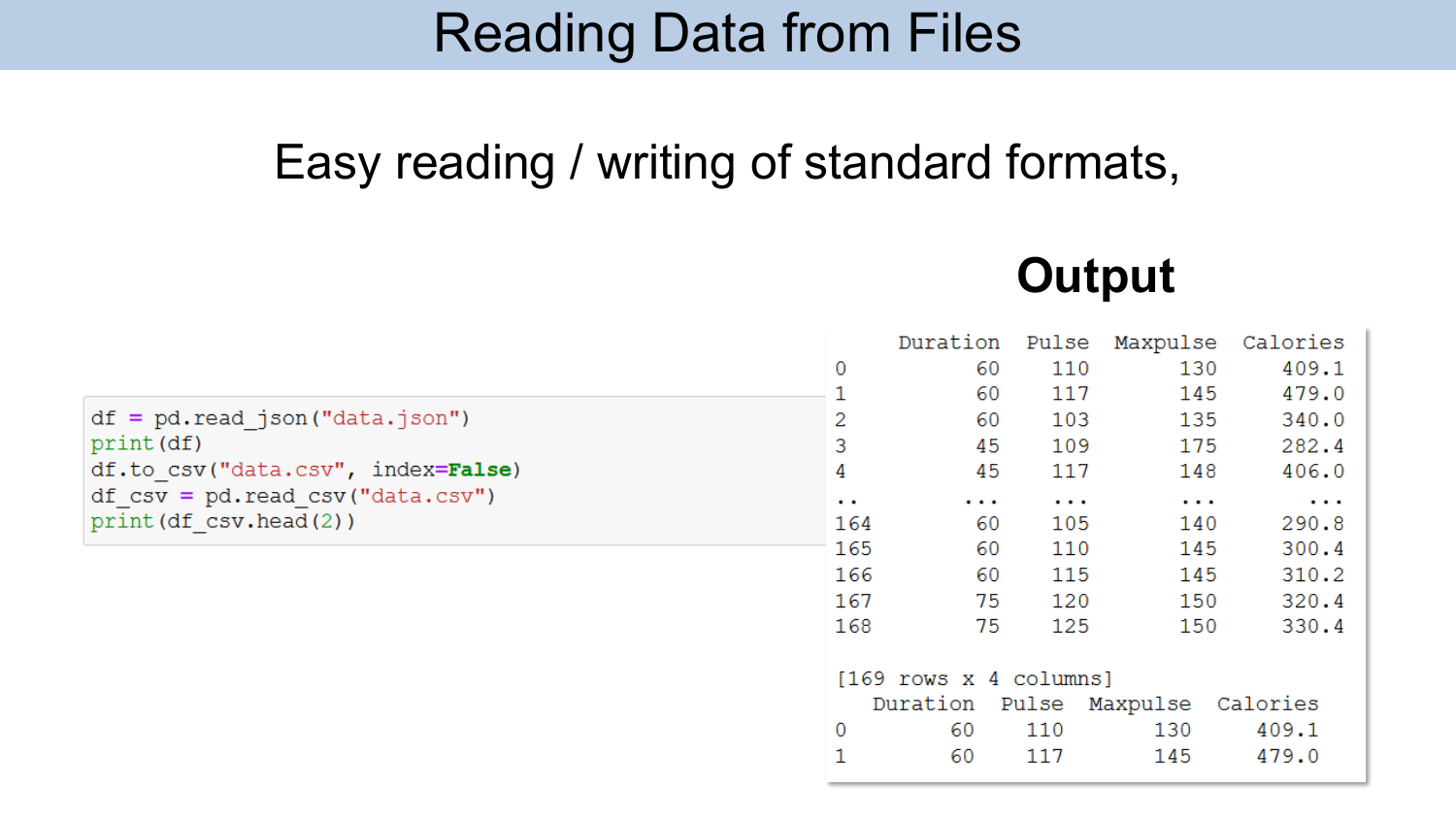### Data Structure Conversions

#### Working with DataFrames outside of Pandas can be tricky,

| 0   | 60        |                      |  |                                           |
|-----|-----------|----------------------|--|-------------------------------------------|
|     |           |                      |  |                                           |
|     |           |                      |  |                                           |
|     |           |                      |  |                                           |
|     |           |                      |  |                                           |
|     | $\bullet$ |                      |  |                                           |
| 164 | 60        |                      |  |                                           |
| 165 | 60        |                      |  |                                           |
| 166 | 60        |                      |  |                                           |
| 167 | 75        |                      |  |                                           |
| 168 | 75        |                      |  |                                           |
|     |           |                      |  |                                           |
|     |           | 60<br>60<br>45<br>45 |  | Name: Duration, Length: 169, dtype: int64 |

| $L = df['Duration'].to list()$ |  |
|--------------------------------|--|
| print(L)                       |  |

[60, 60, 60, 45, 45, 60, 60, 45, 30, 60, 60, 60, 60, 60, 60, 60, 60, 45, 60, 45, 60, 45, 60, 45, 60, 60, 60, 60, 60, 60, 60, 45, 60, 60, 60, 60, 60, 60, 60, 45, 45, 60, 60, 60, 60, 60, 60, 45, 45, 60, 60, 80, 60, 60, 30, 60, 60, 45, 2 0, 45, 210, 160, 160, 45, 20, 180, 150, 150, 20, 300, 150, 60, 90, 150, 45, 90, 45, 45, 120, 270, 30, 45, 30, 120, 4 5, 30, 45, 120, 45, 20, 180, 45, 30, 15, 20, 20, 30, 25, 30, 90, 20, 90, 90, 90, 30, 30, 180, 30, 90, 210, 60, 45, 1 5, 45, 60, 60, 60, 60, 60, 60, 30, 45, 60, 60, 60, 60, 60, 60, 90, 60, 60, 60, 60, 60, 60, 20, 45, 45, 45, 20, 60, 6 0, 45, 45, 60, 45, 60, 60, 30, 60, 60, 60, 60, 30, 60, 60, 60, 60, 60, 30, 30, 45, 45, 45, 60, 60, 60, 75, 75]